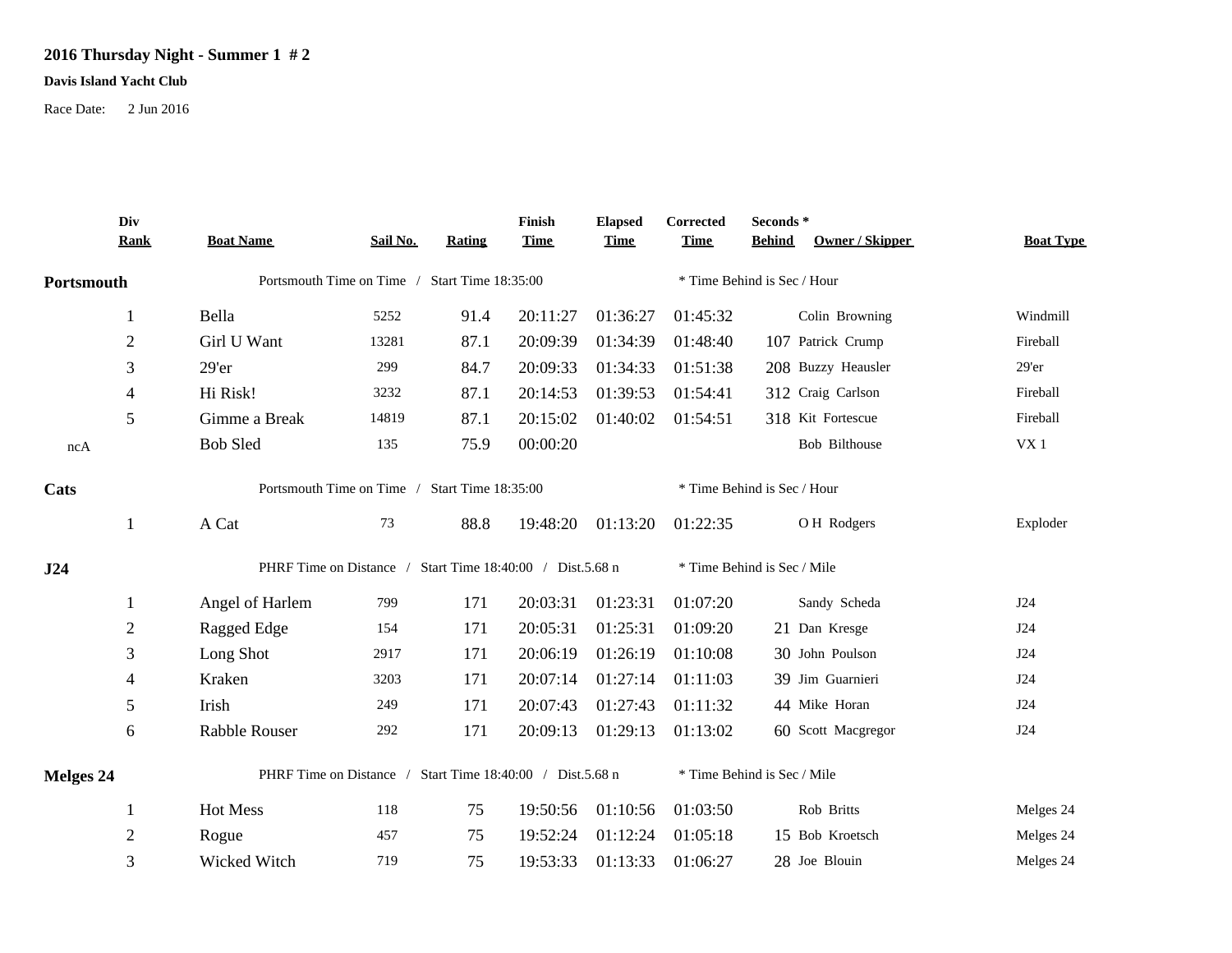|                   | 4                | Carmelita                                                 | 119    | 75  | 19:54:00 | 01:14:00                    | 01:06:54                    | 32 J A Booker               | Melges 24          |  |  |
|-------------------|------------------|-----------------------------------------------------------|--------|-----|----------|-----------------------------|-----------------------------|-----------------------------|--------------------|--|--|
|                   | 5                | Firewater                                                 | 687    | 75  | 19:59:45 | 01:19:45                    | 01:12:39                    | 93 George Haynie            | Melges 24          |  |  |
| <b>Spin B</b>     |                  | PHRF Time on Distance / Start Time 18:45:00 / Dist.5.68 n |        |     |          |                             | * Time Behind is Sec / Mile |                             |                    |  |  |
|                   | 1                | Meltemi                                                   | 40787  | 132 | 20:03:45 | 01:18:45                    | 01:06:15                    | Alex Korakis                | S <sub>2</sub> 9.1 |  |  |
|                   | $\boldsymbol{2}$ | Mal De Mer                                                | 747    | 156 | 20:06:06 | 01:21:06                    | 01:06:20                    | 1 Richard Karran            | Wavelength 24      |  |  |
|                   | 3                | Abracadabra                                               | 511    | 156 | 20:08:37 | 01:23:37                    | 01:08:51                    | 27 Emily Kropp              | Wavelength 24      |  |  |
|                   | 4                | Privateer                                                 | 282    | 132 | 20:06:26 | 01:21:26                    | 01:08:56                    | 28 Chris Jones              | S <sub>2</sub> 9.1 |  |  |
|                   | 5                | Untouchable                                               | 11     | 111 | 20:05:59 | 01:20:59                    | 01:10:29                    | 45 Todd Saunders            | Elliott 770        |  |  |
|                   | 6                | Tenacity                                                  | 241    | 132 | 20:08:09 | 01:23:09                    | 01:10:39                    | 46 Ken Hardy                | Laser 28           |  |  |
|                   | $\tau$           | Volcano                                                   | 7170   | 111 | 20:09:18 | 01:24:18                    | 01:13:48                    | 80 Don Rychel               | Tripp 26           |  |  |
|                   | $8\,$            | Dr Bligh                                                  | 30     | 132 | 20:16:01 | 01:31:01                    | 01:18:31                    | 130 Michael Maher           | S <sub>2</sub> 9.1 |  |  |
| ncA               |                  | Whirligig                                                 | $82\,$ | 141 |          |                             |                             | Charlie Cushing             | Ultimate 20        |  |  |
| Spin A            |                  | PHRF Time on Distance / Start Time 18:50:00 / Dist.5.68 n |        |     |          | * Time Behind is Sec / Mile |                             |                             |                    |  |  |
|                   | 1                | Mad Cow 2                                                 | 46453  | 57  | 19:56:52 | 01:06:52                    | 01:01:28                    | Ed Ruark/ Dave German       | $B-32$             |  |  |
|                   | $\overline{2}$   | No Limit                                                  | 39526  | 42  | 19:57:23 | 01:07:23                    | 01:03:24                    | 20 Neal Burns               | Farr 395           |  |  |
|                   | 3                | Rocket                                                    | 48     | 72  | 20:02:00 | 01:12:00                    | 01:05:11                    | 39 Grimsdale/ Nelson        | J35                |  |  |
|                   | 4                | Fire & Ice                                                | 83198  | 81  | 20:03:19 | 01:13:19                    | 01:05:39                    | 44 George Cussins           | J105               |  |  |
| 20%               | 6                | Wired                                                     | 39511  | 42  | 20:00:54 | 01:10:54                    | 01:06:55                    | Brocks/ Achilles            | Farr 395           |  |  |
|                   | 6                | Hot Water                                                 | 42696  | 72  | 20:08:13 | 01:18:13                    | 01:11:24                    | 105 Jose Suarezhoyos        | J35                |  |  |
|                   | 7                | Tampa Girl                                                | 83242  | 54  | 20:06:34 | 01:16:34                    | 01:11:27                    | 105 Bill Terry              | J120               |  |  |
| Non Spin A        |                  | PHRF Time on Distance / Start Time 18:55:00 / Dist.4.12 n |        |     |          |                             |                             | * Time Behind is Sec / Mile |                    |  |  |
|                   | $\mathbf 1$      | <b>Boat</b>                                               | 57     | 180 | 19:55:41 | 01:00:41                    | 00:48:19                    | Larry Willis                | Wavelength         |  |  |
|                   | $\overline{2}$   | W T Flyer                                                 | 97     | 153 | 19:57:36 | 01:02:36                    | 00:52:06                    | 55 Ullman/ Bostick          | Pearson 30         |  |  |
|                   | 3                | Impulse                                                   | 10863  | 192 | 20:04:19 | 01:09:19                    | 00:56:08                    | 114 Bob Abberger            | Bristol 40         |  |  |
|                   | 4                | <b>Emotional Rescue</b>                                   | 22268  | 176 | 20:06:54 | 01:11:54                    | 00:59:49                    | 167 Dave Coffee             | C & C 36           |  |  |
|                   | 5                | Rock On                                                   | 335    | 190 | 20:08:50 | 01:13:50                    | 01:00:47                    | 182 Toro/ Figley            | Catalina 36        |  |  |
|                   | 6                | Vendeval the Pearl                                        | 005    | 164 | 20:09:10 | 01:14:10                    | 01:02:54                    | 212 Lee Burstiner           | Dufour 39          |  |  |
| <b>Non Spin B</b> |                  | PHRF Time on Distance / Start Time 18:55:00 / Dist.4.12 n |        |     |          |                             |                             | * Time Behind is Sec / Mile |                    |  |  |